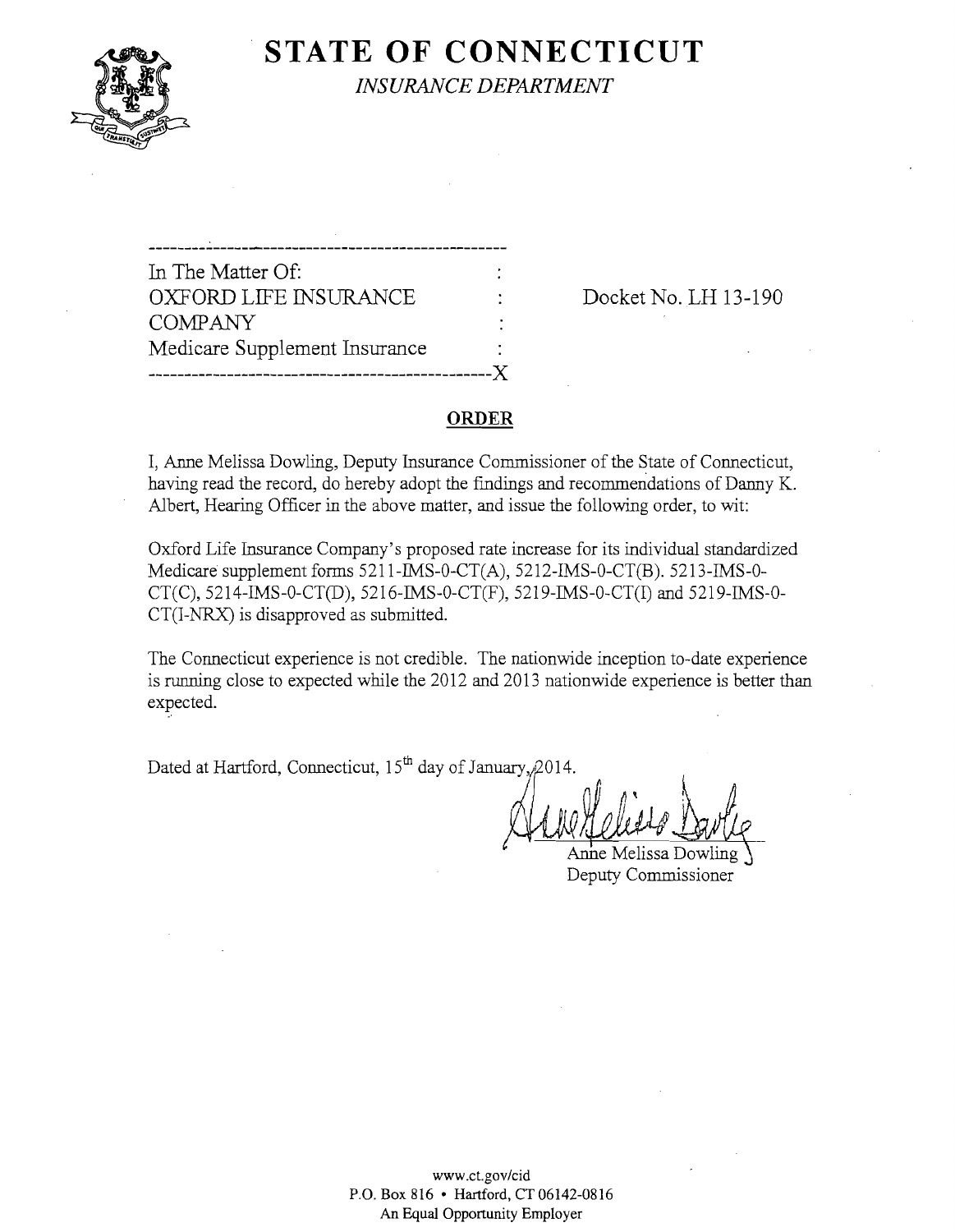# **STATE OF CONNECTICUT**



*INSURANCE DEPARTMENT* 

| ----------                    |  |
|-------------------------------|--|
| In The Matter Of:             |  |
| OXFORD LIFE INSURANCE         |  |
| <b>COMPANY</b>                |  |
| Medicare Supplement Insurance |  |
|                               |  |

Docket No. LH 13-190

# **PROPOSED FINAL DECISION**

# **1. INTRODUCTION·**

The Insurance Commissioner of the State of Connecticut is empowered to review rates charged for individual and group Medicare supplement policies sold to any resident of this State who is eligible for Medicare. This regulatory authority is carried out in accordance with statutes found in Chapter 700c of the Connecticut General Statutes.

After due notice, a public hearing was held at the Insurance Department in Hartford on January 7, 2014 to consider whether or not the rate filing by Oxford Life Insurance Company on its Medicare supplement business should be approved.

No members of the public attended the hearing.

No company representatives were in attendance.

The hearing was conducted in accordance with the requirements of Section 38a-474, Connecticut General Statutes, the Uniform Administrative, Procedures Act, Chapter 54 of the Connecticut General Statutes, and the Insurance Department Rules of Practice, . Section 38a-8-1 et seq. of the Regulations of Connecticut State Agencies.

# Background

A Medicare supplement (or Medigap) policy is a private health insurance policy sold on an individual or group basis which provides benefits that are additional to the benefits provided by Medicare. For many years Medicare supplement policies have been highly regulated under both state and federal law to protect the interests of persons eligible for Medicare who depend on these policies to provide additional coverage for the costs of health care.

Effective December 1, 2005, Connecticut amended its program of standardized Medicare supplement policies in accordance with Section 38a-495a of the Connecticut General Statutes, and Sections 38a-495a-1 through 38a-495a-21 of the Regulations of Connecticut Agencies. This program, which conforms to federal requirements, provides that all insurers offering Medicare supplement policies for sale in the state must offer the basic "core" package of benefits known as Plan A. Insurers may also offer anyone or more of eleven other plans (Plans B through N).

> www.ct.gov/cid P.O. Box 816 • Hartford, CT 06142-0816 An Equal Opportunity Employer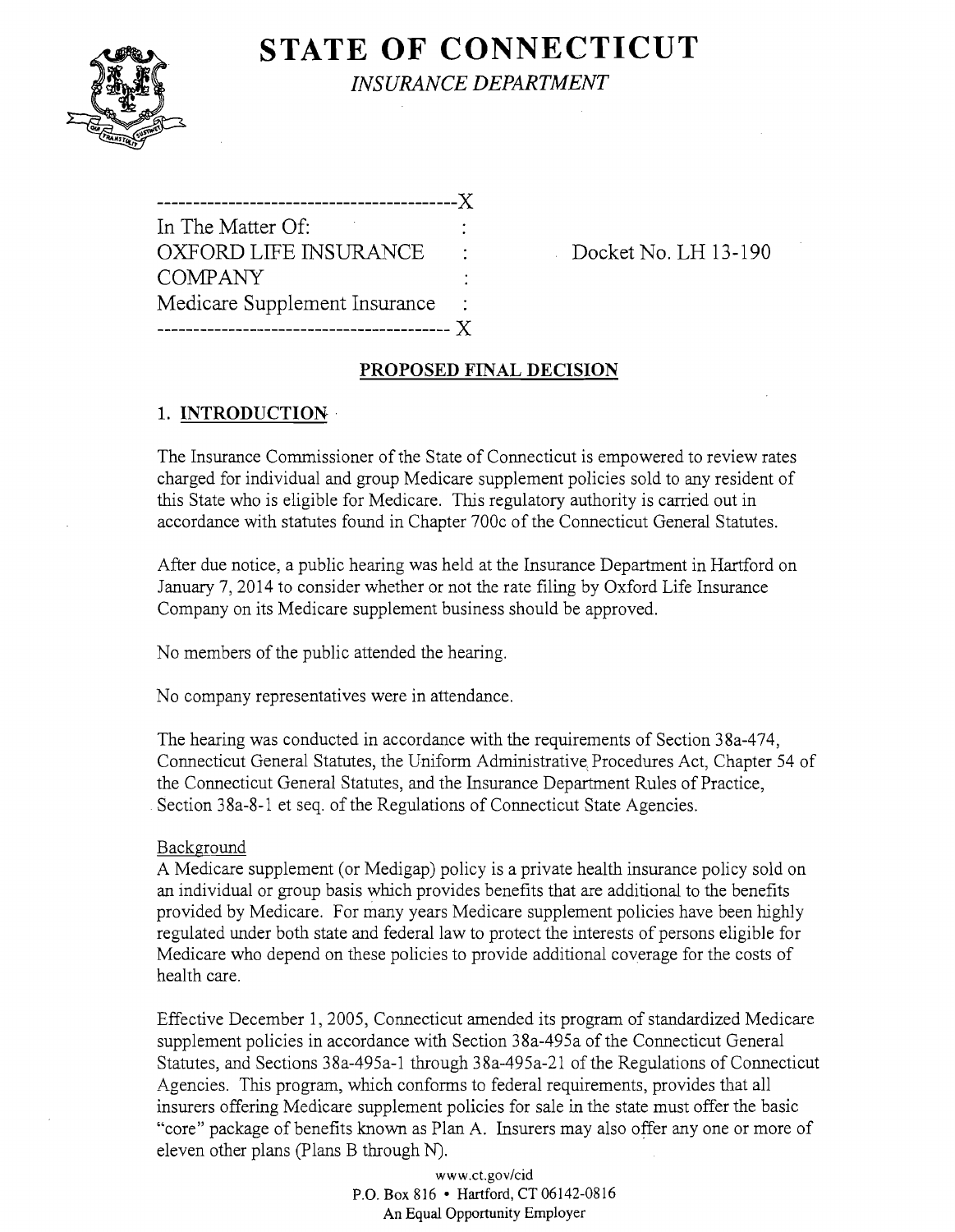Effective January 1,2006, in accordance with Section 38a-495c of the Connecticut General Statutes (as amended by Public Act 05-20) premiums for all Medicare supplement policies in the state must use community rating. Rates for Plans A through N must be computed without regard to age, gender, previous claims history or the medical condition of any person covered by a Medicare supplement policy or certificate.

The statute provides that coverage under Plan A through N may not be denied on the basis of age, gender, previous claims history or the medical condition of any covered person. Insurers may exclude benefits for losses incurred within six months from the effective date of coverage based on a pre-existing condition.

Effective October 1, 1998, carriers that offer Plan B or Plan C must make these plans as well as Plan A, available to all persons eligible for Medicare by reason of disability.

Insurers must also make the necessary arrangements to receive notice of all claims paid by Medicare for their insureds so that supplemental benefits can be computed and paid without requiring insureds to file claim forms for such benefits. This process of direct notice and automatic claims payment is commonly referred to as "piggybacking" or "crossover".

Sections 38a-495 and 38a-522 of the Connecticut General Statutes and Section 38a-495a-10 of the Regulations of Connecticut Agencies, states that individual and group Medicare supplement policies must have anticipated loss ratios of 65% and 75%, respectively. Under Sections 38a-495-7 and 38a-495a-10 of the Regulations of Connecticut Agencies, filings for rate increases must demonstrate that actual and expected losses in relation to premiums meet these standards, and anticipated loss ratios for the entire future period for which the requested premiums are calculated to provide coverage must be expected to equal or exceed the appropriate loss ratio standard.

Section 38a-473 of the Connecticut General Statutes provides that no insurer may incorporate in its rates for Medicare supplement policies factors for expenses that exceed 150% of the average expense ratio for that insurer's entire written premium for all lines of health insurance for the previous calendar year.

#### II. **FINDING OF FACT**

After reviewing the exhibits entered into the record of this proceeding, and utilizing the experience, technical competence and specialized knowledge of the Insurance Department, the undersigned makes the following findings of fact:

1. Oxford Life Insurance Company has requested the following rate increases on its individual standardized Medicare supplement policy forms 5211-IMS-O-CT (A), 5212-IMS-O-CT (B), 5213-IMS-O-CT (C), 5214-IMS-O-CT (D), 5216-IMS-O-CT (F), 5219-IMS-O-CT (1) and 5219-IMS-O-NRX-CT (I without drugs):

|      | Proposed      |  |  |
|------|---------------|--|--|
| Plan | Rate Increase |  |  |
| A    | 7.0%          |  |  |
| R    | $7.0\%$       |  |  |
| C    | $7.0\%$       |  |  |
| Ð    | 7.0%          |  |  |
| н    | 7.0%          |  |  |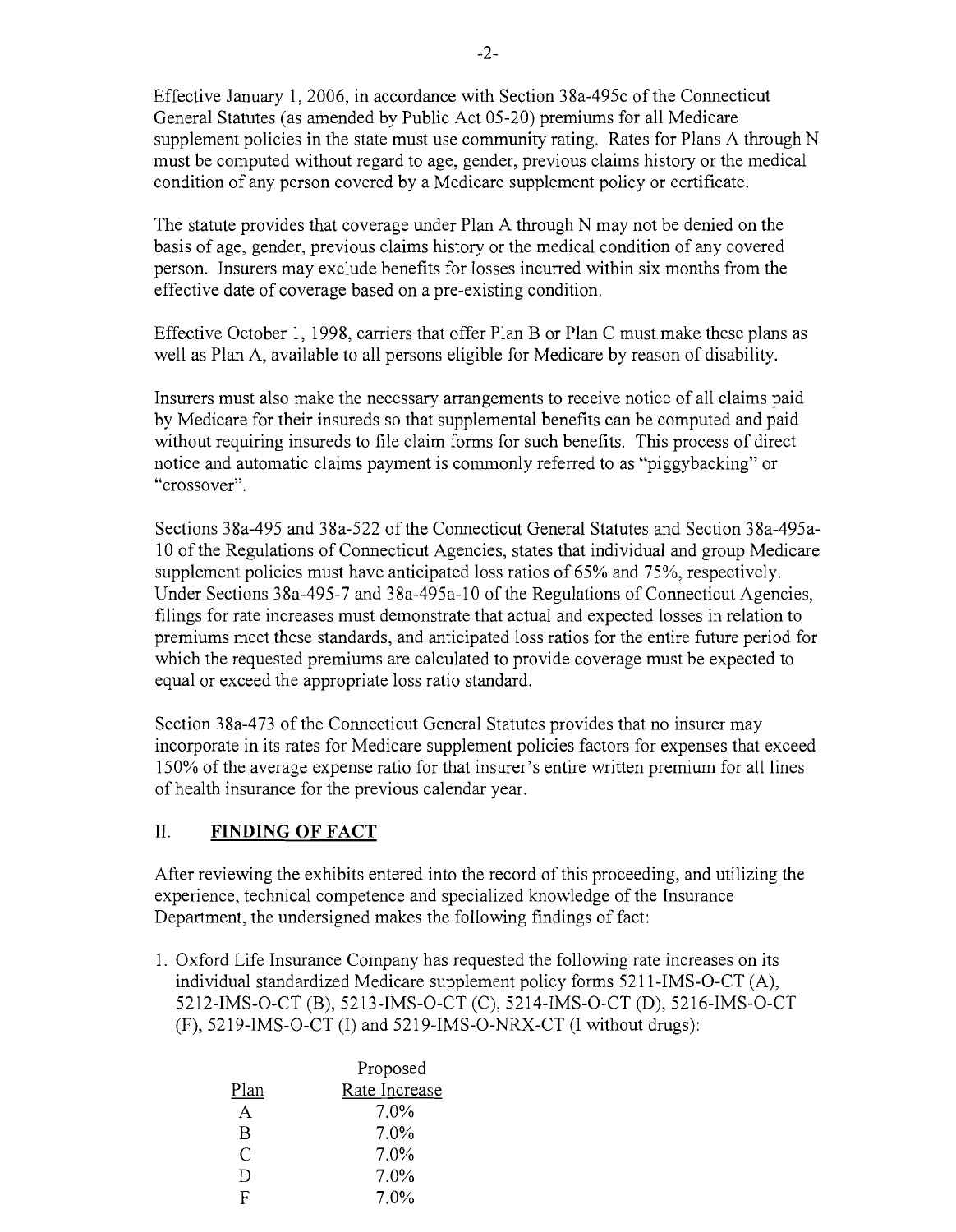|       | $7.0\%$ |
|-------|---------|
| I-NRX | $7.0\%$ |

- 2. As of9/30/13, there were 59 policies in-force nationwide and 1 in Connecticut.
- 3. Most recent approved rate increase of 8.0% was implemented 2/1/1 O.
- 4. This is a closed block of business.
- 5. The proposed rates are expected to satisfy the Connecticut statutory loss ratio of 65% required of individual Medicare supplement forms.
- 6. Oxford Life Insurance Company has certified that their expense factors are in compliance with section 38a-473, C.G.S.
- 7. Oxford Life Insurance Company has conformed to subsection (e) of section 38a-495c, C.G.S. regarding the automatic claims processing requirement.
- 8. The 2012 and 2013 (through September) loss ratios, as well as inception-to-date loss ratios, on a nationwide basis, for each Plan is as follows:

|              |        |        |           | Expected   |
|--------------|--------|--------|-----------|------------|
| Plan         | 2012   | 2013   | Inception | Loss Ratio |
| $\mathbf{A}$ | 194.0% | 202.4% | 124.3%    | 75.1%      |
| B            | 45.2%  | 32.4%  | 62.5%     | 74.0%      |
| C            | 31.6%  | 26.8%  | 91.5%     | 74.2%      |
| D            | 79.5%  | 15.8%  | 57.0%     | 74.8%      |
| F            | 66.1%  | 56.3%  | 62.3%     | 75.0%      |
|              | 55.1%  | 21.0%  | 77.4%     | 74.2%      |
| I-NRX        | 49.4%  | 74.6%  | 65.7%     | 76.8%      |
| Total        | 60.1%  | 56.7%  | 76.3%     | 74.6%      |

9. The 2012 and 2013 (through September) loss ratio as well as the inception-to-date loss ratio in Connecticut, for each Plan is as follows:

|              |        |        |           | Expected   |
|--------------|--------|--------|-----------|------------|
| Plan         | 2012   | 2013   | Inception | Loss Ratio |
| $\mathbf{A}$ | 184.0% | 208.0% | 201.2%    | 75.9%      |
| Β            | n/a    | n/a    | 310.5%    | 73.8%      |
| C            | n/a    | n/a    | 203.2%    | 75.3%      |
| D            | n/a    | n/a    | 128.9%    | 70.3%      |
| F            | n/a    | n/a    | 241.0%    | 73.9%      |
|              | n/a    | n/a    | 20.5%     | 74.2%      |
| I-NRX        | n/a    | n/a    | 2.4%      | 76.9%      |
| Total        | 184.0% | 208.0% | 205.1%    | 75.0%      |
|              |        |        |           |            |

 $\sim 10^{-1}$ 

10. Oxford Life Insurance Company's 2013 Medicare supplement rate filing proposal is in compliance with the requirements of regulation 38a-474 as it applies to the contents of the rate submission as well as the actuarial memorandum.